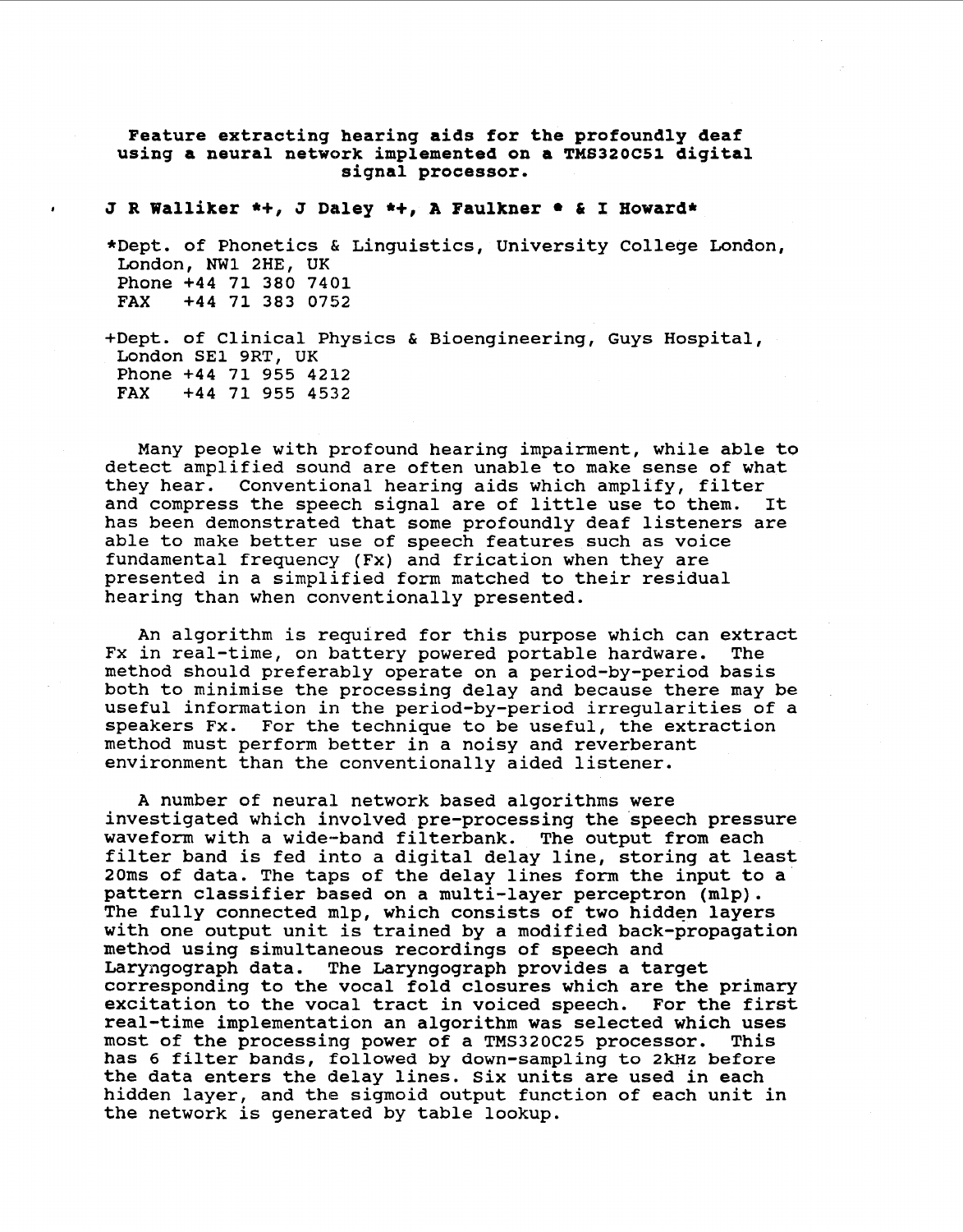The algorithms were initially implemented in assembler on a Loughborough Sound Images TMS320C25 development board, then ported to a Texas Instruments TMS320C50 software development system board before downloading to the portable hardware.

The algorithm has been tested both with digitised speech recordings on a minicomputer and in real-time using the LSI development board. Comparisons were made against several established Fx estimation algorithms including a time domain peak-picker, cepstral analysis and autocorrelation analysis. Its performance in competing noise was found to be better than that obtainable by peak-picking and as good as or better than the established techniques.

Aided lipreading for speech in noise was assessed in 5 profoundly hearing impaired listeners to compare the benefits of conventional hearing aids with those of the speech pattern element aid. An early implementation running on a development board was used which provides mlp based Fx information together with speech+noise amplitude information. based speech pattern element aid gave significantly better reception of consonantal voicing contrasts from speech in pink noise compared with that achieved with conventional amplification and led to better overall performance in audio visual consonant identification. In these listeners the direct presentation of noise not only obscured the speech information but also led to discomfort. The signal based on response to noise of the mlp based Fx extractor was regarded as much less distracting than the noise itself by all *5*  listeners.

The shirt-pocket sized portable speech processor is based on a TMS320C51 processor. This was chosen for several reasons, notably its high speed (50ns cycle time), improved power-down modes and enhanced architecture and instruction<br>set. The system is built on two 6 laver printed wiring The system is built on two 6 layer printed wiring boards. One holds the processor and memory while the other holds a microphone amplifier, 8kHz codec, and earphone power amplifier. The Analog Devices AD28MSP02 16 bit linear sigma delta codec integrates anti-aliasing and reconstruction filters with switchable high-pass filtering and a serial dsp<br>interface. Two 128k x 8 bit 120ns Intel 28F001BX-B CMOS fla: Two 128k x 8 bit 120ns Intel 28F001BX-B CMOS flash eproms store program code (which is downloaded to on-chip ram for execution) and lookup tables. These devices were selected because of their protected boot area, reasonably high speed (120ns) and low power consumption. They can be reprogrammed to suit the requirements of each individual patient in the audiology clinic using an interface card in a **PC** compatible Two 8k x 8 bit 25ns CMOS static rams are used for fast access to those mlp weights which cannot be fitted into the **2k** words of on-chip ram. They will be unnecessary when the 320C50 processor becomes available, as this has 10k words of ram. Four Sanyo 1.2Ah NiCd rechargeable cells power the system.